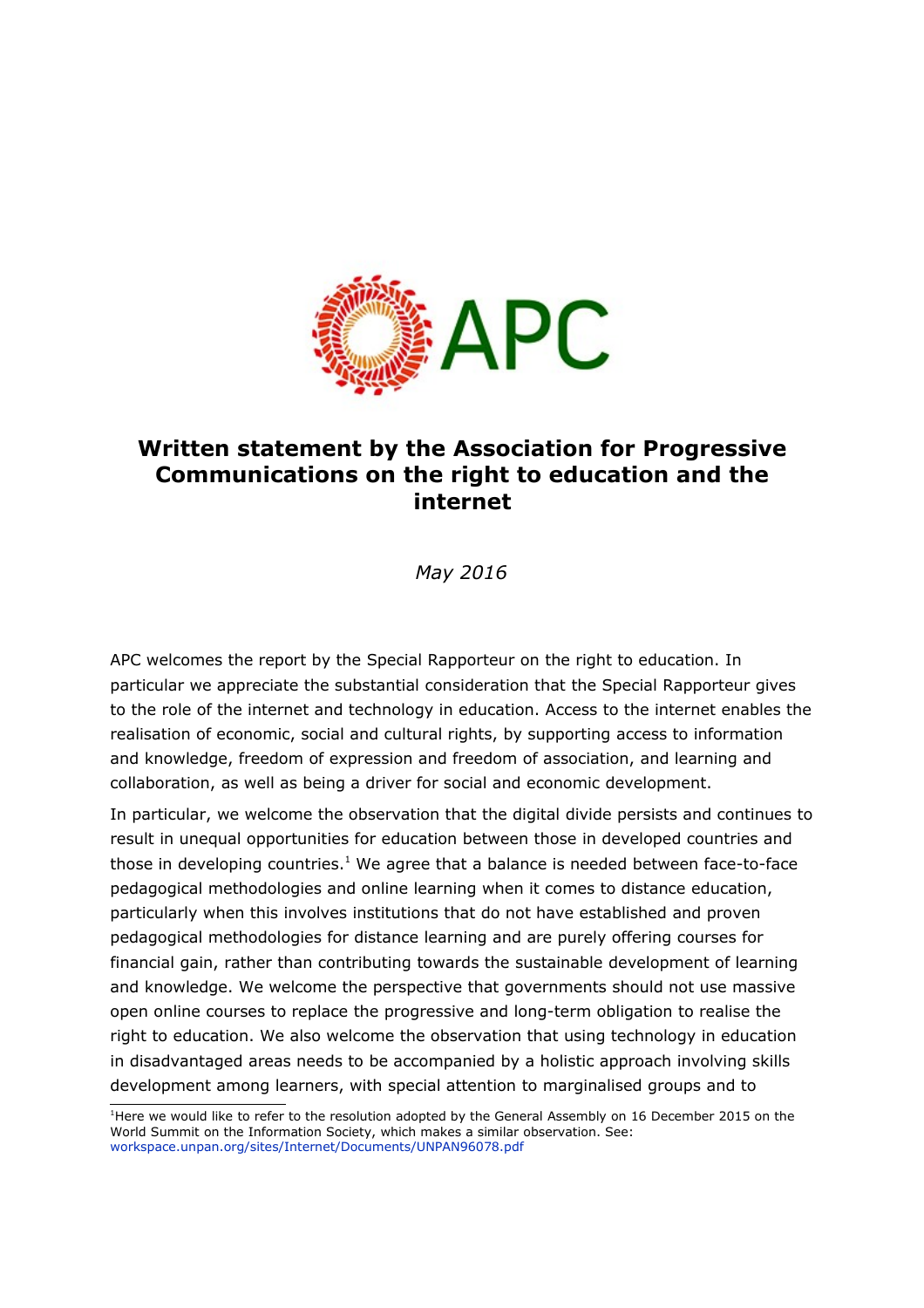gender disparities. It goes without saying that the importance of local languages in education also needs attention in this regard, and that online learning materials should be developed in the first languages of the learners. Finally, we welcome the support that the Special Rapporteur expresses for open educational resources and we also welcome the link between the right to education and the Sustainable Development Goals 2030.

We would like to make the following general observations:

- While we believe in the importance of structured face-to-face teaching opportunities for learners, we also believe that it would be irresponsible to ignore the potential of the internet to fulfil the right to education in the developing world, even if not everyone has internet access at this point in time. States have an obligation to consider the potential of the internet to meet the right to education through structured, coherent and rightsoriented internet policy. At the same time, many developing countries face the challenge of improving the skills and abilities of teachers, with a lack of capacity among teachers being one of the greatest contributors to poor teaching methods. In this regard, the internet can supplement efforts to improve the quality of teaching, as well as efforts to enhance access to information and learning resources for learners.
- We believe that publicly funded educational resources, such as those paid for by the state, should be published under open licences for educational purposes. In this regard, we are in line with a recent decision by the European Union on free public access to publicly funded scientific papers in the European Union.<sup>[2](#page-1-0)</sup> We also support the statement by the former Special Rapporteur on cultural rights, Farida Shaheed, proposing the "adoption of a public good approach to knowledge innovation and diffusion." $3$
- While we welcome the potential regulation of distance learning education, we would also like to suggest that the quality of distance learning courses differs from country to country, and that while there may be commercial exploitation of learners happening in some countries, in others, distance learning occurs within a more structured environment and offers a useful opportunity for people to acquire valuable knowledge and skills. We would also like to point out the importance of distance learning for people displaced through civil war and conflict, cross-border migrations, or climate change, amongst other factors. In these contexts, distance education may be the only opportunity that displaced peoples have to further their education. Any potential regulation should bear in mind this value that the internet offers the state's obligation to realise the right to education.
- While we welcome the link between the right to education and the Sustainable Development Goals, we would like to emphasise that development must occur within a rights framework, and that simply achieving access to education on its own is insufficient to meet the rights obligations of states. Frequently the internet is deployed without consideration of the broader rights framework and simply as a tool for "development". Development that does not occur within a rights framework is in our view unsustainable in terms of social justice and economic and social equality. Efforts to expand internet access for the achievement of economic, social and cultural rights need to respect important civil and political rights, such as freedom of expression and access to information, and the right to privacy. Internet policy needs to be developed in a

<span id="page-1-0"></span><sup>2</sup>See Khomami, N. (2016, 28 May). All scientific papers to be free by 2020 under EU proposals. *The Guardian*. [www.theguardian.com/science/2016/may/28/eu-ministers-2020-target-free-access-scientific-papers](https://www.theguardian.com/science/2016/may/28/eu-ministers-2020-target-free-access-scientific-papers)

<span id="page-1-1"></span><sup>3</sup> See A/HRC/20/26. [documents-dds-ny.un.org/doc/UNDOC/GEN/G12/134/91/PDF/G1213491.pdf?OpenElement](https://documents-dds-ny.un.org/doc/UNDOC/GEN/G12/134/91/PDF/G1213491.pdf?OpenElement)